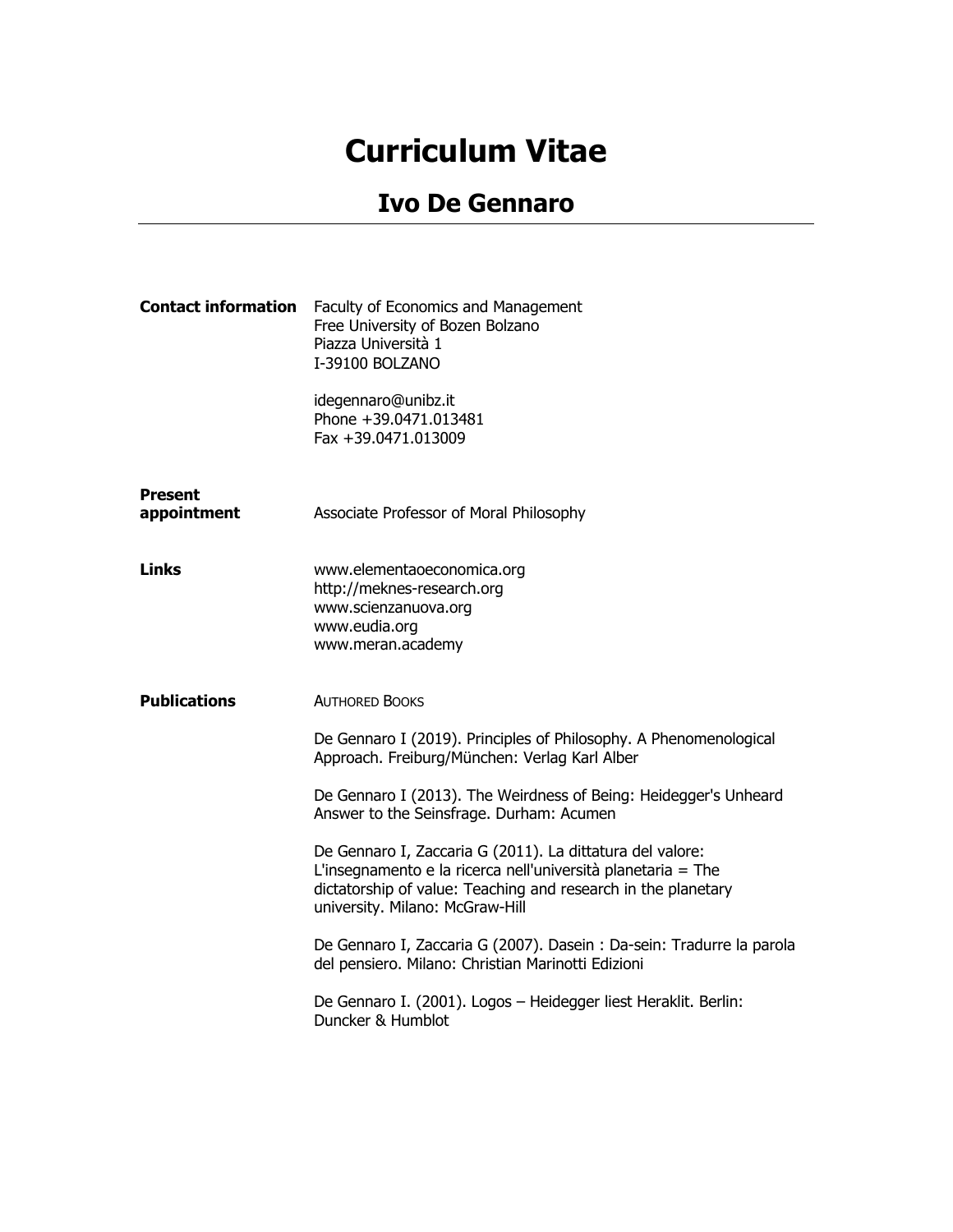**EDITED BOOKS** 

De Gennaro I., Hofmeister H., Lüfter R. (eds.). (2022). Academic Freedom in the European Context. Legal, Philosophical and Institutional Perspectives. London: Palgrave Macmillan

De Gennaro I., Kazmierski S., Lüfter R., Simon R. (Hrsg.) (2021). Ökonomie als Problem. Interdisziplinäre Beiträge zu einer Kritik ökonomischen Wissens. Freiburg/München: Verlag Karl Alber

De Gennaro I., Kazmierski S., Lüfter R., Simon R. (eds.) (2019). Wirtliche Ökonomie. Philosophische und dichterische Quellen. Dritter Teilband. ELEMENTA OECONOMICA, vol. 1.3. Nordhausen: Verlag Traugott Bautz

De Gennaro I. (ed.) (2017). Friedrich Schiller. Ein deutsch-italienisches Gespräch, Freiburg i. Br.: Rombach

De Gennaro I., Kazmierski S., Lüfter R., Simon R. (eds.) (2016). Wirtliche Ökonomie. Philosophische und dichterische Quellen. Zweiter Teilband. ELEMENTA OECONOMICA, vol. 1.2. Nordhausen: Verlag Traugott Bautz

De Gennaro I., Kazmierski S., Lüfter R. (eds.) (2015). Ökonomie und Zukunft. Bolzano: Bozen – Bolzano University Press

De Gennaro I., Kazmierski S., Lüfter R. (eds.) (2013). Wirtliche Ökonomie: Philosophische und dichterische Quellen; Teilband 1. ELEMENTA OECONOMICA, vol. 1.1. Nordhausen: Verlag Traugott Bautz

De Gennaro I. (ed.) (2012). Value: Sources and readings on a key concept of the globalized world. Vol. 5. Leiden-Boston: Brill

Cotteri R., De Gennaro I. (eds.) (2011). Francesco Petrarca 1304- 1374. Atti del 26. simposio internazionale di sudi italo-tedeschi. Merano: Accademia di studi italo-tedeschi / Akademie deutschitalienischer studien

De Gennaro I. (ed.) (2010). Cultura animi. Scritti in onore di/Festschrift für Roberto Cotteri. Merano: Accademia di studi italotedeschi / Akademie deutsch-italienischer studien

De Gennaro I., Günther H.-C. (eds.) (2009). Artists and Intellectuals and the Requests of Power. Leiden-Boston: Brill

De Gennaro I., Quitterer J., Smekal C., Tasser B. (eds.) (2009). Ethics in Economic Life: Challenges to a Globalizing World. Innsbruck: Innsbruck University Press

De Gennaro I., Cotteri R. (eds.) (2007). Quale università per l'Europa? Governance, rapporti con il territorio, costituzione dei profili - Eine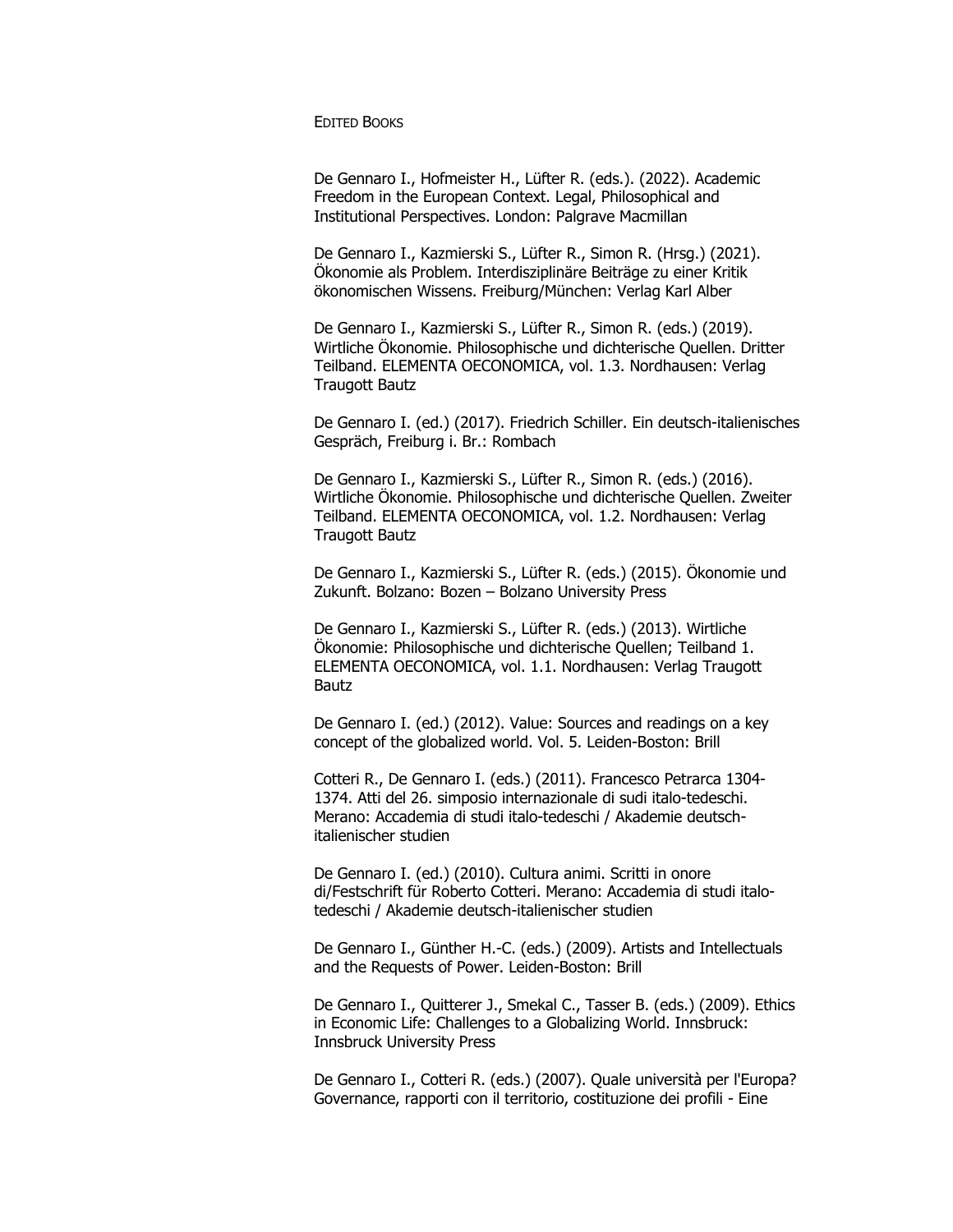Universität für Europa. Governance, regionale Ausrichtung, Profilbildung. Merano: Accademia di studi italo-tedeschi / Akademie deutsch-italienischer studien

## • CHAPTERS IN BOOKS

De Gennaro I. (2022). The Value of Values. Nietzsche's Critique of Economic Optimism. In: Centi B., Fabbianelli F., Iocco G. (Eds.), Philosophy of Value. The Historical Roots of Contemporary Debate: an Overview. Berlin: de Gruyter (forthcoming)

De Gennaro I. (2022). Zur Paradoxie des Tragischen. In: Kazmierski S., Rechenauer G. (Hrsg.), Vom Grund des Tragischen. Ansätze zur Interpretation der Tragödie. Reihe Regensburger Klassik-Studien. Regensburg: Schnell und Steiner (forthcoming)

De Gennaro I. (2022). Abolition of Time, Alienation from Truth, and the Heteronomy of Academia. In: De Gennaro I., Hofmeister H., Lüfter R. (eds.). (2022). Academic Freedom in the European Context. Legal, Philosophical and Institutional Perspectives. London: Palgrave Macmillan

De Gennaro I. (2020). "The promised land". Das Bild der Zukunft in Keynes' "Economic possibilities for our grandchildren. In: Ötsch W.O., Schwaetzer H., Graupe S. (eds.), Bildlichkeit in Philosophie und Ökonomie. Wiesbaden: Springer

De Gennaro I., Lüfter R. (2019). La perfezione tra passato e futuro. Per una diagnosi etica della responsabilità sociale. In: Miano F., Etica e responsabilità. Napoli: Orthotes Editrice

De Gennaro I. (2017). Kunst und Machenschaft. Zur Ethik gegenwärtiger Kunst. In: Günther H.-C. (ed.), Kunst im 20. Jahrhundert, zwischen Klassizismus und Moderne, zwischen privatem und öffentlichem Raum. Nordhausen: Verlag Traugott Bautz

De Gennaro I., Lüfter R. (2017). La perfezione tra passato e futuro. Per una diagnosi etica della responsabilità sociale. In: Miano F. (a cura di), Etica e responsabilità. Napoli, Salerno: Orthotes Editrice, p. 145- 156

De Gennaro I. (2016). Reichtum der Not. Zu Emily Dickinsons Ökonomie der dichterischen Differenz. In: De Gennaro I., Kazmierski S., Lüfter R., Simon R. (eds.), Wirtliche Ökonomie. Philosophische und dichterische Quellen. Zweiter Teilband. ELEMENTA OECONOMICA, vol. 1.2. Nordhausen: Traugott Bautz, p. 45-99

De Gennaro I. (2016). The Way We Speak. Preparatory Considerations on the Colloquy Between European and East Asian Thinking. In: Günther H.-C. (ed.), Paths to Dialogue: Interactions of Eastern and Western Cultures. Vol. 1. Nordhausen: Traugott Bautz, p. 13-84.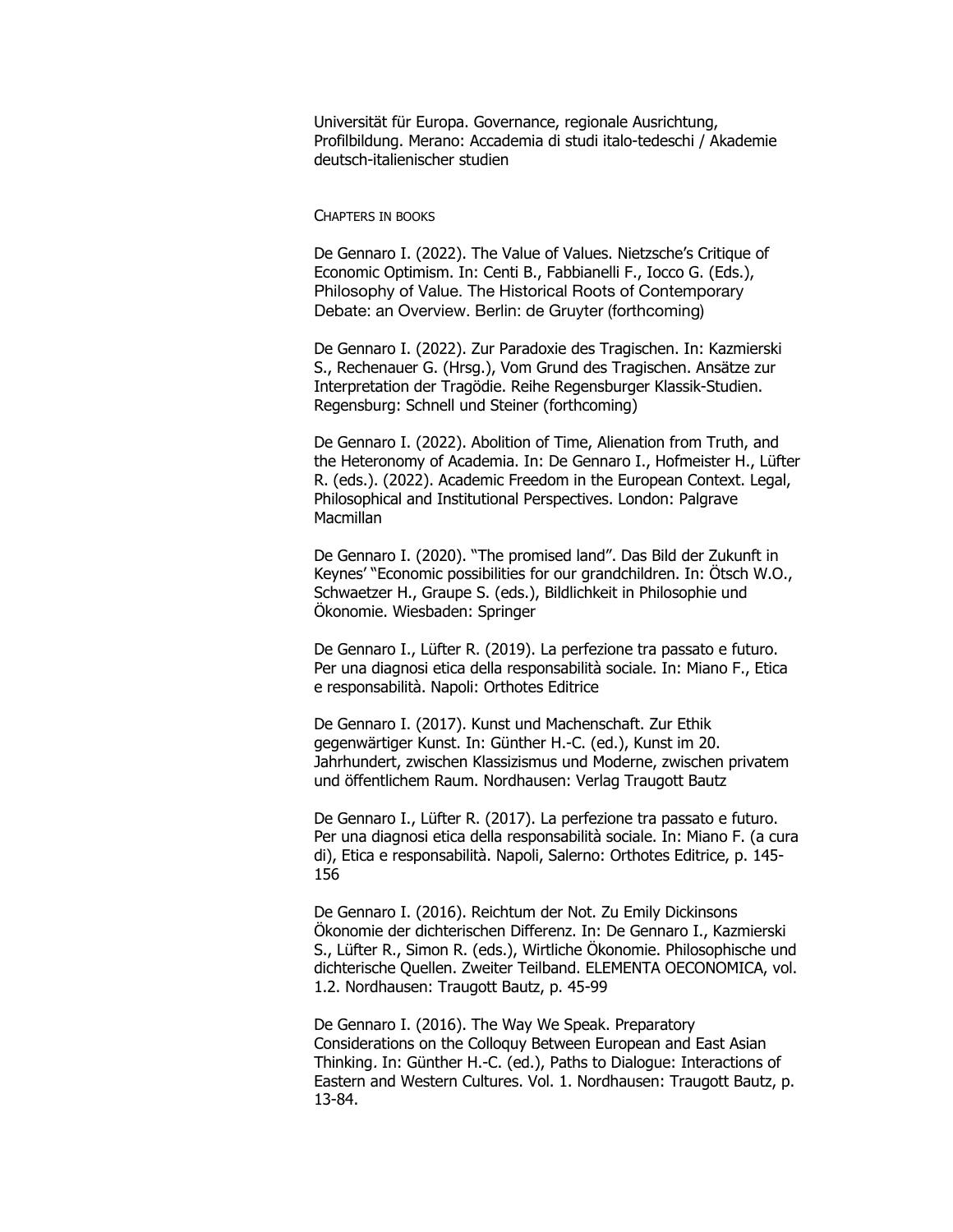De Gennaro I., Zaccaria G. (2015). ΕΥΔΑΙΜΟΝΙΑ FELICITAS BEATITUDO. La romanità allo specchio della Seinsfrage (Heidegger e Roma). In: Günther H.-C., Augustus und Rom: 2000 Jahre danach. STUDIA CLASSICA ET MEDIAEVALIA, vol. 9. Nordhausen: Verlag Traugott Bautz, p. 315-348

De Gennaro I., Zaccaria G. (2013). 'Um des Seyns willen'. Heidegger und der Schritt zum Grund. In: Schubbe D.; Lemanski J.; Hauswald R. (eds.), Warum ist überhaupt etwas und nicht vielmehr nichts?: Wandel und Variationen einer Frage. Hamburg: Meiner, p. 227-262

De Gennaro I. (2013). Schole. Platon und das ökonomische Problem. In: De Gennaro I.; Kazmierski S.; Luefter R. (eds.), Wirtliche Ökonomie: Philosophische und dichterische Quellen. ELEMENTA OECONOMICA, vol. 1.1. Nordhausen: Traugott Bautz, p. 43-87

De Gennaro I. (2012). Nietzsche: Value and the economy of the will to power. In: De Gennaro I. (ed.), Value: Sources and readings on a key concept of the globalized world. Vol. 5. Leiden-Boston: Brill, p. 201- 233

De Gennaro I., Zaccaria G. (2012). The dictatorship of value (teaching in the planetary university). In: De Gennaro I. (ed.), Value: Sources and readings on a key concept of the globalized world. Vol. 5. Leiden-Boston: Brill, p. 451-480

De Gennaro I. (2011). Husserl and Heidegger on Da-sein: With a suggestion for its interlingual translation. In: Schalow F. (ed.), Heidegger, translation and the task of thinking: Essays in honor of Parvis Emad. Berlin: Springer, p. 225-252

De Gennaro I. (2009). Wert und Wirtschaft. Eine Unterscheidung. In: De Gennaro I.; Quitterer J.; Smekal C.; Tasser B. (eds.), Ethics in economic life: Challenges to a globalizing world. Innsbruck: Innsbruck University Press, p. 44-58

De Gennaro I (2008). Heraklits Fluß-Fragmente. In: Von der Weppen W.; Zimmermann B. (eds.), Sokrates, die Sophistik und die postmoderne Moderne. Tübingen: Attempto, p. 25-48

De Gennaro I. (2009). Entmenschung und Sprache. In: Schuessler I.; Mejia E. (éds.), Heideggers Beiträge zur Philosophie: Internationales Kolloquium vom 20.-22. Mai 2004 an der Universität Lausanne. Frankfurt am Main: Vittorio Klostermann, p. 329-340

De Gennaro I. (2006). Physis und Metaphysik, in: A. Rengakos und H.-C. Günther (Hrsg.), Heidegger und die Antike. München: Beck, p. 15-49

De Gennaro I. (2005). Polis und Sprache, in: M. Flatscher und G. Pöltner (Hrsg.), Heidegger und die Antike (Reihe der Österr. Ges. für Phänomenologie). Frankfurt-New York et al.: Peter Lang, p. 68-85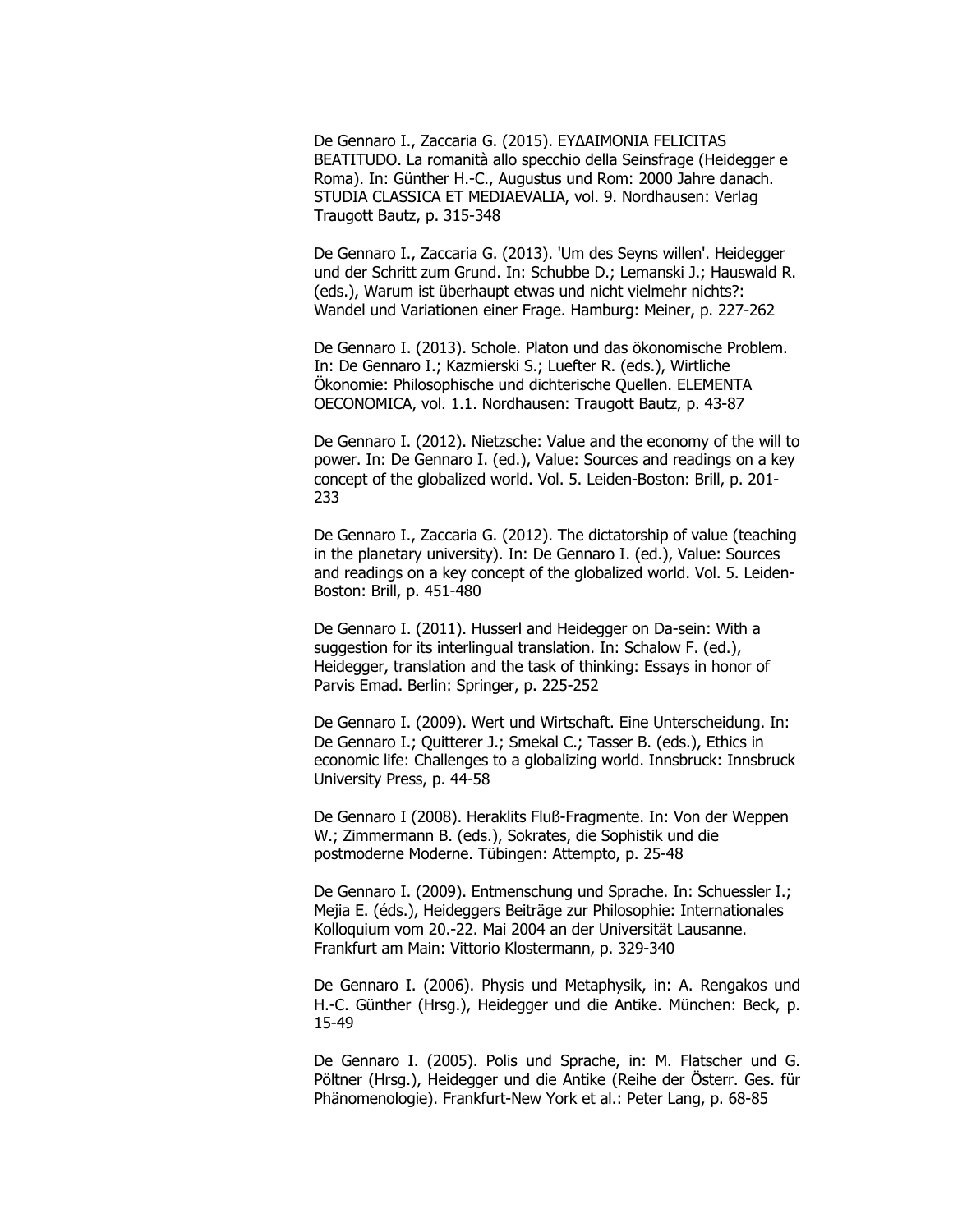De Gennaro I. (2004). Kant: essere e finitudine, in: Kant tra sapere scientifico e formazione umanistica. Conoscenza filosofica, pratica e critica del giudizio. Merano: Accademia di studi italo-tedeschi, p. 341- 369.

De Gennaro I. (2004). La pedagogia dopo Platone, in: L'educazione nel nuovo millennio in prospettiva europea: la complessità, i valori, la conoscenza scientifica, Merano: Accademia di studi italo-tedeschi, p. 402-422

De Gennaro I. (2004). Geschichte und Historie. Ein Bericht aus der Übersetzungswerkstatt, in: I. Borges-Duarte, F. Henriques, I. Matos Dias (org.), Heidegger, Linguagem e Traduçao. Lisboa, p. 481-495

De Gennaro I. (2003). "Appoggiatevi alla parole come gli uccelli si appoggiano all'aria per volare". Radicamento, lingua madre, lingue veicolari, in: G. Lanero e C. Vernaleone (a cura di), Radici e ali. Contenuti della formazione tra cultura locale e cultura globale. Cagliari, p. 85-97

De Gennaro I. (2001). Le gérondif, in: H. France-Lanord et F. Midal (éd.): La fête de la pensée. Paris : Léttrage Distribution, p. 247-257

De Gennaro I. (1999). Peithó (Parmenides II, 4 Diels-Kranz), in: P.-L. Coriando (Hrsg.in): Vom Rätsel des Begriffs. Berlin: Duncker & Humblot, p. 321-332

De Gennaro I. (1996). "...und auch Anerkennung gehören läßt eines dem anderen" Das Sein-Lassen im Spruch des Anaximander, in: Das Individuum und die gemeinschaftlichen Beziehungen im Europa an der Schwelle zum dritten Jahrtausend, Akten der XXIII. Internationalen Tagung deutsch-italienischer Studien. Meran: Akademie deutschitalienischer Studien, p. 497-507

JOURNAL ARTICLES

De Gennaro I. (2021). Zum Zusammenhang von Kunst, Ethik und Wahrheit. EUDIA, vol. 15, p. 1-43

De Gennaro I. (2021). Sciency of Being and Ethics for Science in Heidegger's *Black Notebooks*. Heidegger Studies, vol. 37, p. 89-120

De Gennaro I. (2020). Wahrheit und Information. EUDIA, vol. 14, p. 1-22

De Gennaro I. (2020). Despotic time and truthless science. European Review of History: Revue européenne d'histoire. 27:5, p. 582-597

De Gennaro I. (2019). Etica del lusso. Anterem, vol. 99, p. 80-83.

De Gennaro I. (2019). Was kann die Philosophie? EUDIA, vol. 13, p.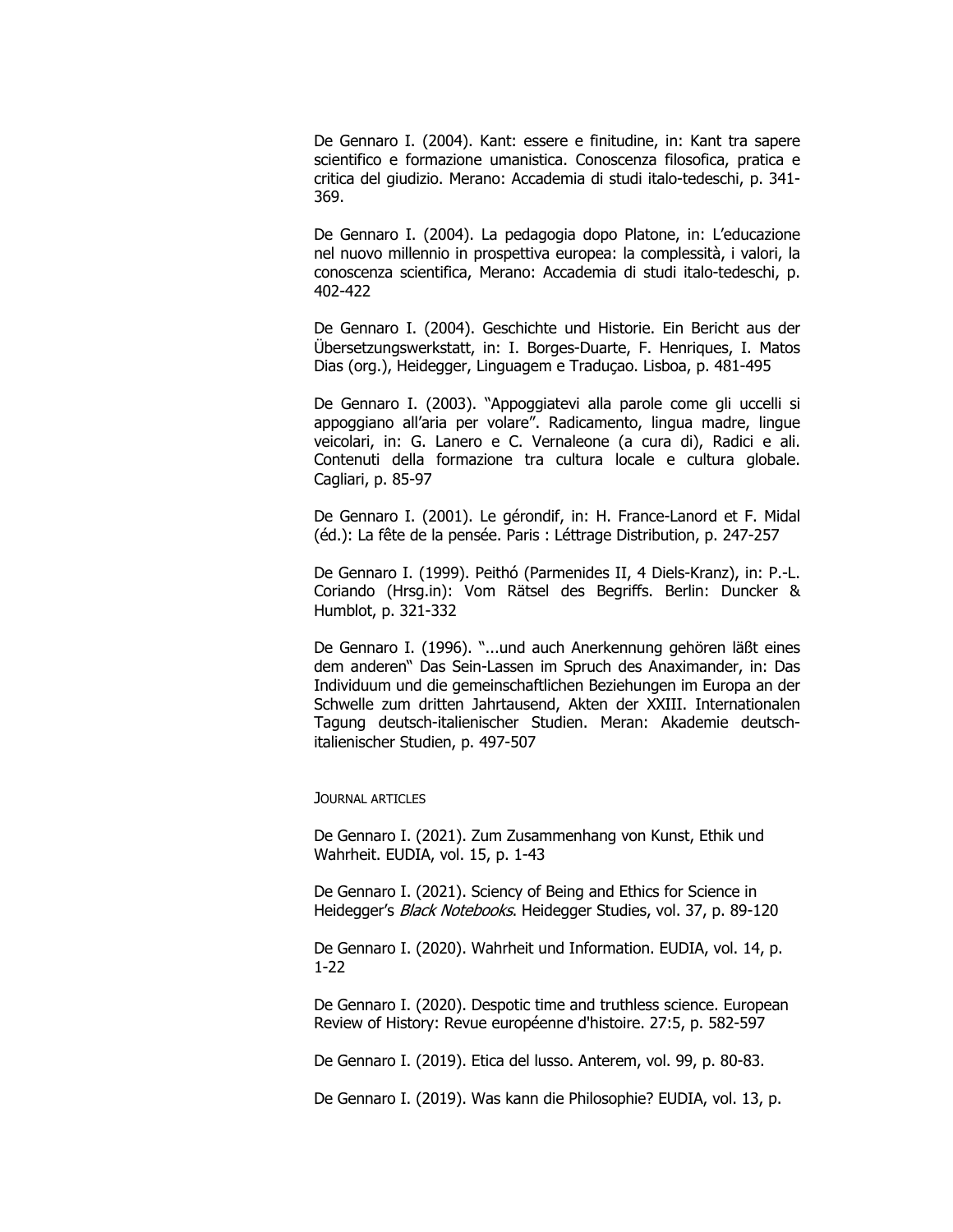De Gennaro I. (2018). Tempo e arte. Note per una fenomenologia. Bollettino Filosofico, vol. 33, p. 71-84

De Gennaro I., Zaccaria G. (2018). The Fiction of Peer Review. Phenomenology of a Catastrophe. EUDIA, vol. 12, p. 1-15

De Gennaro I., Zaccaria G. (2016). Dies ultimus. Per una diagnosi del male nell'anamnesi dell'essere. EUDIA, vol. 10, p. 1-17

De Gennaro I. (2015). Das Gerundivum. EUDIA, vol. 9, p. 1-9

De Gennaro I., Kazmierski S., Lüfter R., Zaccaria G. (2015). Verso un'edizione scismatica dei frammenti di Eraclito. Il logos e l'essere (parte I). EUDIA, vol. 9, p. 1-40

De Gennaro I. (2014). Evaluating the Unevaluable: Scientific Research in the Epoch of the Will to Will. Heidegger Studies, vol. 30, p. 17-32

De Gennaro I. (2014). Was ist Muße?. Freiburger Universitätsblätter, Heft 2016, p. 7-17

De Gennaro I. (2011). Minding that 'we' cannot ever not think being. Heidegger Studies, vol. 27, p. 15-43

De Gennaro I., Schalow F. (2010). Translation, tradition, and the other onset of thinking. Heidegger Studies, vol. 26, p. 97-124

De Gennaro I., Emad P. (2009). 'Putting in the seed': 'Saying again', or 'approximating' and other questions concerning the interlingual translation of Heidegger's keywords. Existentia, vol. XIX, p. 161-192

De Gennaro I. (2009). Owning to the belongingness to be-ing or thinking as surrender. Heidegger Studies, vol. 25, p. 115-141

De Gennaro I. (2008). Building leadership on the invaluable: Towards the groundworks for a phenomenological approach to the philosophy of management. Ancilla Iuris, vol. 1-2, p. 78-87

De Gennaro I. (2007). Why Being Itself and Not Just Being?. New Yearbook for Phenomenology and Phenomenological Philosophy, vol. VII, p. 159-195

De Gennaro I. (2001). Prae dicendum. La dimensione greca del mito, in: Idee. Rivista di Filosofia, n. 48, anno XVI. Lecce: Milella, p. 83-102

De Gennaro I. (2001). Die Bedeutung des Ereignis-Denkens Martin Heideggers für die Psychotherapie, in: Daseinsanalyse. Jahrbuch für phänomenologische Anthropologie und Psychotherapie, Vol. 17, p. 143-154

De Gennaro I. (2000). Husserl, Heidegger and semiotics. In:

1-11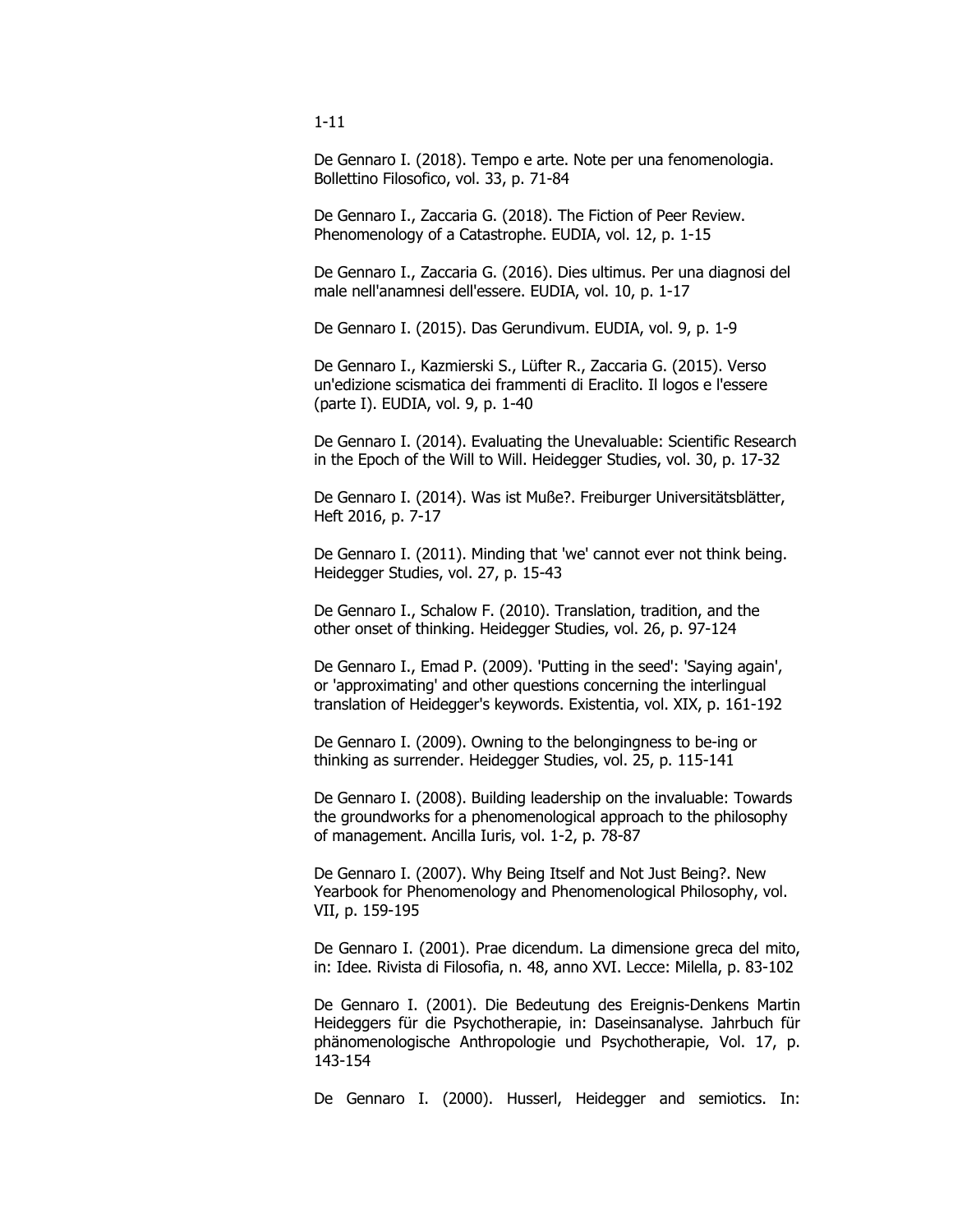Daseinsanalyse. Jahrbuch für phänomenologische Anthropologie und Psychotherapie, Vol. 16, p. 107-113

De Gennaro I. (2000). Heidegger und die Griechen. In: Heidegger Studies, Vol. 16. Berlin: Duncker & Humblot, p. 87-113

Heidegger as Translator – Translating Heidegger, in: Phänomenologische Forschungen / Phenomenological Studies, Vol. 2000/1. Freiburg/München: Verlag Karl Alber, p. 3-22

• OTHER PUBLICATIONS

A. Short essays

De Gennaro I. (2015). Entgrenzung. EUDIA, vol. 9, p. 1-4

De Gennaro I. (2014). Die Zahl. EUDIA, vol. 8, p. 1-4

De Gennaro I., Zaccaria G. (2012). Sub-metafisica della realtà e pensiero dell'essere. EUDIA, vol. 6, p. 1-5

B. Translations

De Gennaro I. (2016). Emily Dickinson. My frugal eye, Rovereto: Disegno grave, 47 p.

De Gennaro I., Zaccaria G. (2014). Fructuarium dagli Schwarze Hefte di Heidegger. EUDIA, vol. 8, p. 1-3

De Gennaro I. (2011). E.E. Cummings, Santa Claus, Milano: Christian Marinotti Edizioni

De Gennaro I., Zaccaria G. (2011). La provenienza dell'arte e l'intonazione del pensiero. EUDIA, vol. 5, p. 1-22

De Gennaro I., Zaccaria G. (2010). Heidegger - L'arte e lo spazio. EUDIA, vol. 4, p. 1-9

De Gennaro I., Zaccaria G. (2010). Heidegger: Lingua tradita e lingua tecnica. EUDIA, vol. 4, p. 1-10

De Gennaro I., Zaccaria G. (2009). Nietzsche - Frammento di Lenzer Heide. EUDIA, vol. 3, p. 1-8

Borghi M., De Gennaro I., Zaccaria G. (2007). Martin Heidegger, Avviamento alla filosofia. heideggeriana, vol. 3, Milano: Christian Marinotti Edizioni

(2003) Georg Trakl: Il canto dell'esule – Gesang des Abgeschiedenen / Martin Heidegger: La parola nella poesia – Die Sprache im Gedicht (with G. Zaccaria). Milano: Christian Marinotti Edizioni